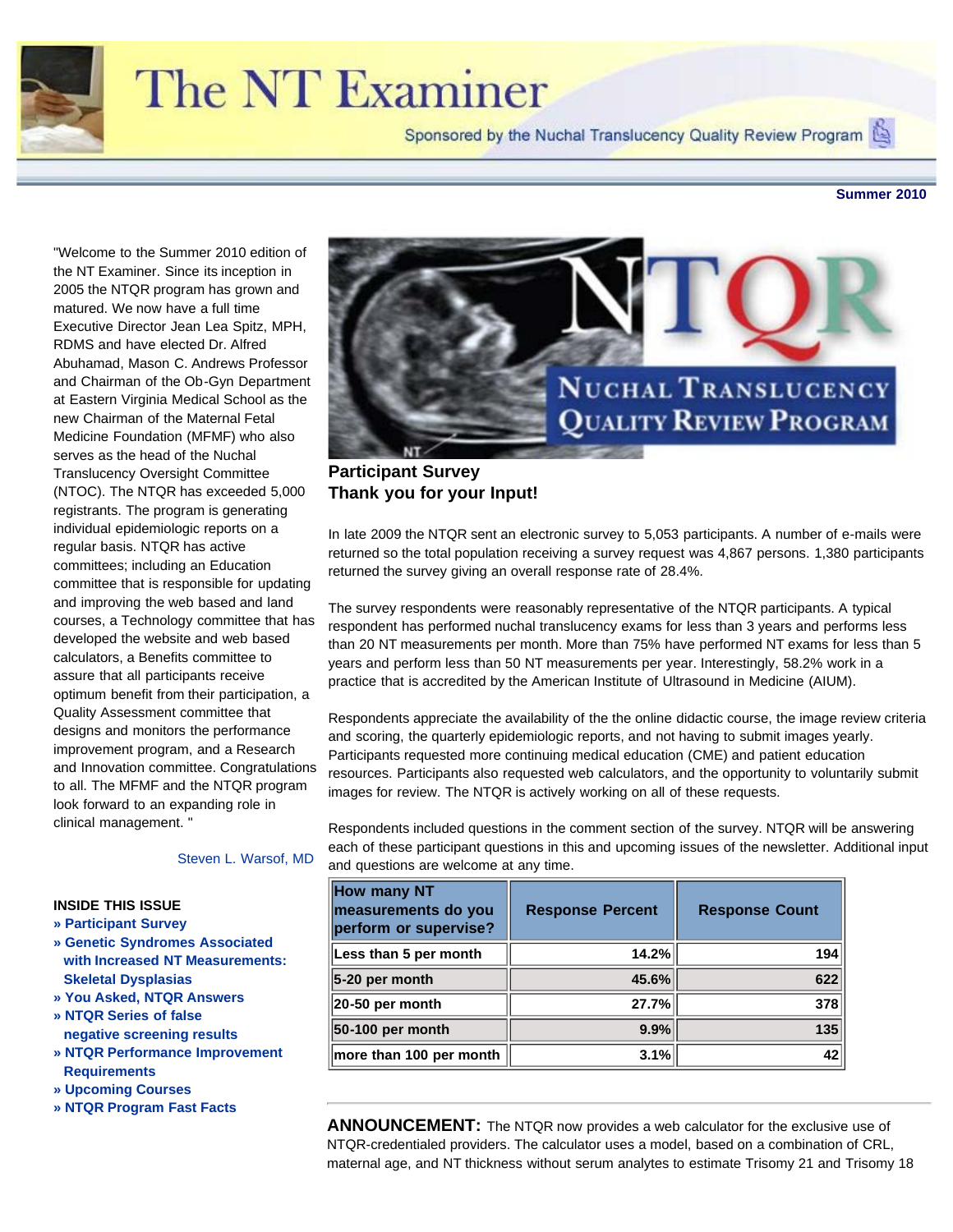# **Top Tip:**

## **Access your Epidemiologic Reports**

NTQR participants will receive an e-mail each quarter when the epidemiologic reports are complete. To access and print your individual report log into your account at [http://www.ntqr.org.](http://www.ntqr.org/) Reports are posted under "Performance Improvement" on the top menu. Administrators who wish to review multiple reports may send the names of the participants in the practice to [NTQRSupport@ntqr.org](mailto:NTQRSupport@ntqr.org). A zipped file with the reports requested will be generated and sent by return e-mail.

risk. This combination is also known as "NT alone" and is most useful in high-order multiple pregnancies (i.e. 3 or more fetuses) when serum analytes do not improve screening efficiency. The calculator will be available on Friday, July 23, 2010 upon logging into your NTQR account. The link will be located on the right side of the **Provider Summary** screen.

<span id="page-1-0"></span>

# **Genetic Syndromes Associated with Increased NT Measurements: Skeletal Dysplasias**

By Renee Chard, MS, CGC Maine Medical Center Genetic Counselor and Member Nuchal Translucency Oversight Committee

Nuchal translucency (NT) measurements greater than the 95th centile have been associated, not only with an increased chance for aneuploidy, but also with a significantly increased risk for structural defects, especially congenital heart defects and diaphragmatic hernia, and with genetic syndromes. In this issue, *The NT Examiner* will review the reported association of increased NT measurements with skeletal dysplasias in a continuing series of articles reviewing the genetic syndromes most frequently reported in association with increased NT measurements.

While the true prevalence of skeletal dysplasias remains uncertain, it is estimated to be 2-3/10,000 births.

Well over 200 conditions are included under the category of skeletal dysplasia and further classification continues to evolve with clarification of etiologies. Skeletal dysplasias that have been reported in association with increased nuchal translucency measurements including achondroplasia, osteogenesis imperfecta, thanatophoric dysplasia, diastrophic dysplasia, and campomelic dysplasia just to name a few. The mechanism for the increased nuchal translucency in such cases is unconfirmed, but theories include (1) narrow thoracic cage causing mediastinal compression, a common finding in many skeletal dysplasias, (2) changes in the dermis secondary to collagen defects or (3) reduced fetal movement.

Given the number of skeletal dysplasias it can be difficult to make a specific diagnosis prenatally, but there are evaluations that can be done to uncover clues to a diagnosis. Ultrasonography is a very important tool in gathering more information about fetal anatomy. Sonographic findings that are associated with skeletal dysplasias and might be identified in the first trimester include short and/or bowed femora, small thorax, hypomineralization of the skull and vertebral anomalies. However, first trimester findings are limited and often, features of skeletal dysplasias do not present until the second trimester, especially in non-lethal forms.

It is recommended that fetuses with an increased nuchal translucency in the first trimester have a high-resolution ultrasound examination in the second trimester. Second trimester sonographic findings suggestive of skeletal dysplasia are numerous. In addition to those seen in the first trimester include, frontal bossing, depressed nasal bridge, micrognathia, oral cleft, stippled epiphysis, polydactyly, trident hand and polyhydramnios.

Genetic counseling plays an important role in the evaluation of a fetus with skeletal dysplasia. In addition to careful ultrasound examination, detailed review of pregnancy, medical and family histories is essential and may provide useful diagnostic clues. Moreover, a genetic counselor can provide patient education, support and anticipatory guidance.

Not only are skeletal dysplasias clinically heterogeneous, they are also genetically heterogeneous. The underlying gene has been identified for several conditions. For example, mutations in the FGFR3 gene cause achondroplasia, hypochondroplasia and thanatophoric dysplasia. Type II collagen mutations are responsible for several skeletal dysplasias including spondyloepiphseal dysplasia, Kniest dysplasia and achondrogenesis. The majority of cases of osteogenesis imperfecta types I, II, III and IV are due to mutations in COL1A1 or COL1A2.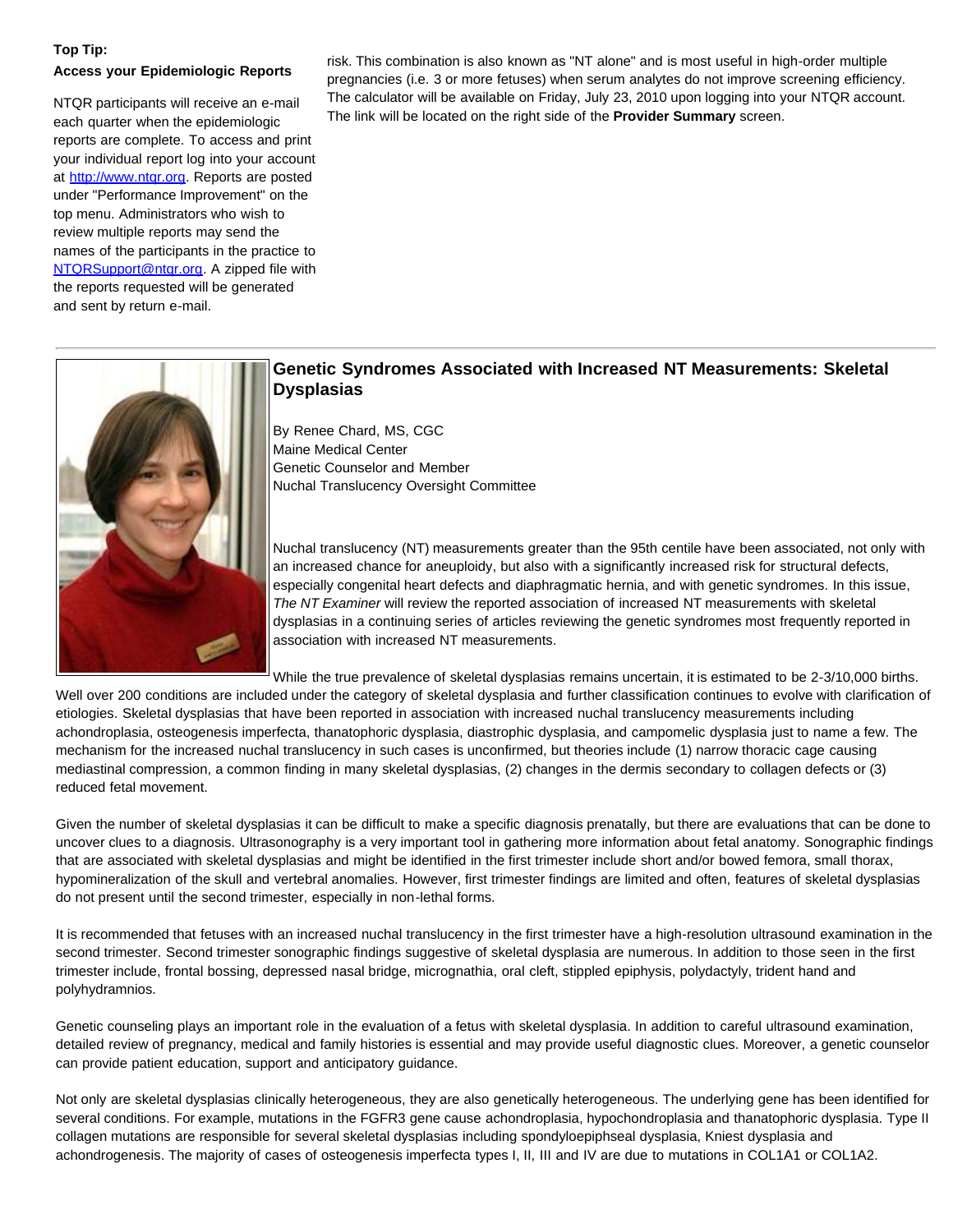Unfortunately, even the most thorough prenatal evaluation rarely yields a definitive diagnosis, especially in the absence of a family history of skeletal dysplasia. Postnatal testing including genetic evaluation, radiology and histopathology may be required to finalize a diagnosis providing patients with prognostic information as well as recurrence risks and the availability of prenatal diagnosis in future pregnancies. In a family with a known mutation, molecular testing of at risk relatives is highly accurate both pre- and postnatally. In this setting a referral to a medical geneticist would be indicated.

Cedars-Sinai Medical Center is home to the most experienced experts in the area of skeletal dysplasias and offers a consultation service for diagnostic dilemmas. Their team includes genetic counselors, physicians, and scientists. **[Dr. Deborah Krakow, MD](mailto:dkrakow@mednet.ucla.edu)** is an attending physician and MFM consultant for the center. More information is available at their website, **[http://www.csmc.edu/Patients/Programs-and-](http://www.cedars-sinai.edu/Patients/Programs-and-Services/Skeletal-Dysplasia/)[Services/Skeletal-Dysplasia](http://www.cedars-sinai.edu/Patients/Programs-and-Services/Skeletal-Dysplasia/)**.

# **REFERENCES**

 $1$  Chitty, L.S., Griffin, D. Prenatal diagnosis of skeletal dysplasias. Fetal and Maternal Medicine Review 2008; 19:2 135-164.

<sup>2</sup> Ngo, C. et al. First-trimester ultrasound diagnosis of skeletal dysplasia associated with increased nuchal translucency thickness. Ultrasound Obstet Gynecol 2007; 30: 221-226.

3 Souka et al. Increased nuchal translucency with normal karyotype. Am J Obstet Gyn 2005;192:1005-21.

4 Tonni, G. et al. First-trimester Increased Nuchal Translucency Associated with Fetal Achondroplasi. Am J Perinatolog y 2005; 22(3):145-148.



# **YOU ASKED, NTQR ANSWERS**

### **Why doesn't the NTQR require images every year?**

The NTQR program requires images as part of the initial credentialing process. In this way participants demonstrate that they are capable within their practice to produce NT or NB images that meet standard criteria. The NTQR also requires images when participants are selected on the basis of epidemiologic monitoring for required quality improvement. NTQR does not require images every year.

The NTQR recognizes that displaying "best" images each year does not assure that "all" images meet the standard criteria. Large epidemiologic studies have shown that image review is subjective and that quality monitoring by epidemiologic analysis maximizes performance. In addition epidemiologic analysis can be automated by data download from laboratories and individual monitoring can be accomplished more efficiently.

# **How does NTQR know that participants are doing a good job?**

For monitoring purposes, statistical analysis of NT / CRL data provides much more information than looking at 3-5 selected images. The epidemiologic analysis of data submitted for each participant provides information on the day-to-day practice of NT measurements.

If the analysis indicates that the NT median MoM is high, the participant may be making systematic errors that lead to larger measurements, such as not visualizing a separate amnion. If the NT median MoM is low, the participant may be making systematic errors that are leading to smaller measurements, such as not measuring the widest portion of the NT space. The NT median MoM is not the average of NT measurements. It is NTs adjusted by gestational age.

If the standard deviation (SD) is low the calipers on the equipment may be sticking or there may be a tendency to report similar measurements. If the standard deviation is high there may be more than one person using the same number or there may be differences in equipment or practice that are influencing NT measurements.

If the distribution of the measurements is atypical there may be errors in CRL measurements. As can be seen the epidemiologic analysis reveals a great deal about the NT measurements. The NTQR provides feedback to each participant on a quarterly basis. Participants are encouraged to improve their NT measurements by studying this feedback and their own practice patterns.

# **How can we improve the accuracy of the reports?**

First by reviewing what data is needed for the reports and how it is obtained; then by looking at what the participants, laboratories, and the NTQR may do to improve accuracy.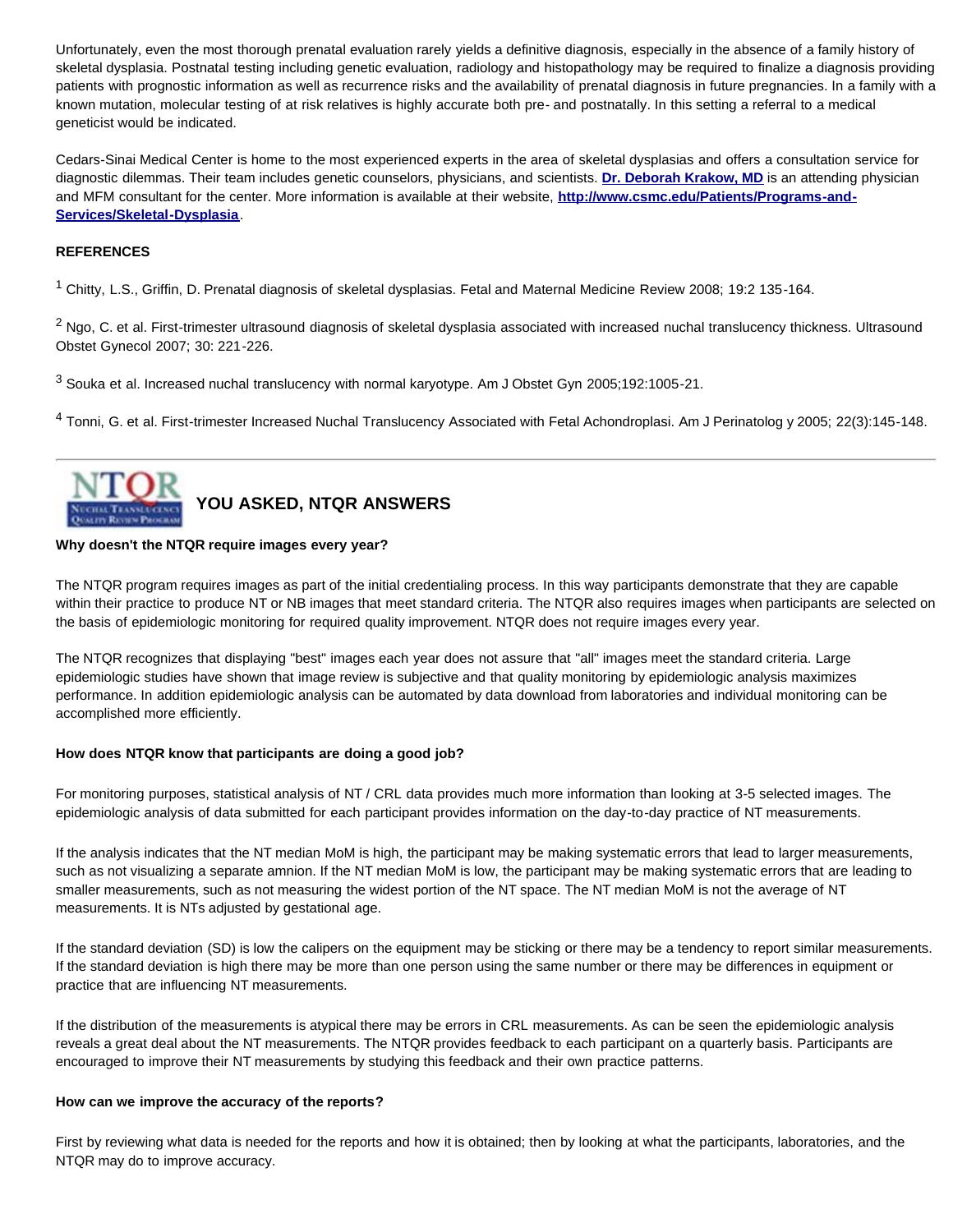The NTQR epidemiologic reports are based on data sets that include the following:

- Sonographer NTQR ID#
- **Supervising physician NTQR ID#**
- **Number of fetuses**
- NT for each fetus
- CRL for each fetus
- Date of ultrasound exam

The NTQR does not receive patient identification or follow-up data. Data sets for each NT examination may be submitted in the following ways:

- Participating laboratories send data directly to NTQR.
- Participants may submit information for individual examinations by logging into their account on **[http://www.ntqr.org](http://www.ntqr.org"/)** and filling in the information requested in "Data Submission" under "Performance Improvement" on the upper menu.
- Participants may collect their NT/CRL data and submit it regularly in Microsoft Excel or ASCII format. You may submit data through the "Data Submission" link in your NTQR account on the website or by sending an e-mail attachment to **[NTQRSupport@ntqr.org](mailto:NTQRSupport@ntqr.org")**.

To improve the accuracy of the reports, NTQR encourages participants to do the following:

- Put the NTQR ID# of the sonographer who performs the measurement and the supervising physician who reads on every requisition submitted with patient serum to a laboratory.
- If you change from another credentialing organization to NTQR it is helpful to fax your NTQR certificate to the laboratory and you must place your NTQR ID# on each requisition.
- If your NTQR epidemiologic reports do not reflect your NT examination numbers, then contact NTQR through phone or E-mail so we can work with you and the laboratory to obtain more data. When you contact NTQR we will ask for your NTQR ID# and the laboratories that are receiving samples with your NT / CRL data.
- If a patient has an NT measured but no "biochemistry" is being done, submit that data individually by logging into your NTQR account and going to "Data Submission" under "Performance Improvement".

It is worth noting that at the laboratory level:

- Data may be sorted by the sonographer NT ID# initially since not all samples are received with a supervising physician NT ID#. Data with an NTQR ID# in the sonographer slot will be sent to NTQR. NTQR may not receive supervising physician data when the sonographer ID# is from another organization.
- When a participant has both an NTQR ID# and a FMF ID# the laboratory may only send data from requisitions that contain the NTQR ID#.

Before sending reports, NTQR performs the following data tasks:

- Duplicate data sets are removed.
- Data sets that are incomplete or that list invalid numbers for NT or CRL are eliminated.
- Data sets with invalid NTQR ID#s are eliminated.
- If the data has a physician's  $ID#$  in the sonographer field and there is not a supervising physician number indicated, then the physician ID# that is in the sonographer field is placed in the supervising physician field as well.
- If there is a sonographer ID# number in the supervising physician field, that sonographer's number is removed and the ID for "Unknown Sonologist" is inserted.

# **Can multiple people in the same practice use the same NTQR ID#?**

NO, the NTQR ID# is given to individual participants. It should be used to identify NT measurements that are performed or supervised by that individual.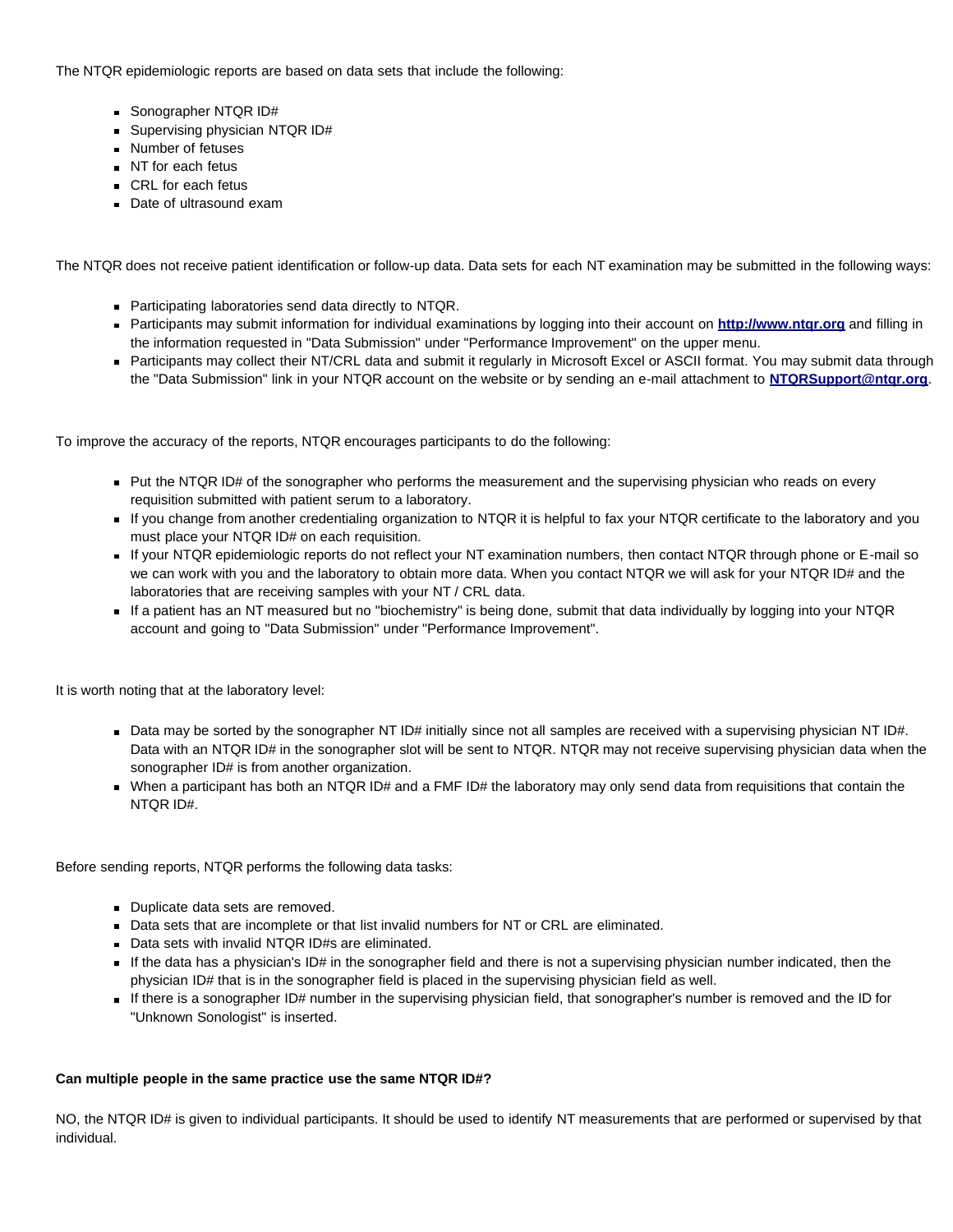## **Please provide more images of "good" NTs and "bad" NTs.**

The NTQR, as part of our performance improvement module, now offers a voluntary self-assessment image quiz to all participants. Participants will be able to review images and compare their assessment of the image to our review team's score. The voluntary quiz will soon be available under the menu heading, "Performance Improvement" in your NTQR account.

Samples from this image quiz are provided below. These two images below do not show the amnion. In each image there is at least one other NT image or measurement criteria that is incorrect.





# **NTQR series of false negative screening results**

**Dr. Ron Wapner, Dr. Howard Cuckle, and other researchers associated with the NTQR are interested in collecting information about false negative screening results. If you have a patient who has a low-risk screen and then delivers a child with Down Syndrome, NTQR would be interested in seeing the images and the analyte report for the pregnancy. You may send de-identified reports and images to the NTQR and specify that it is a false-negative screen. As the series that we have collected grows we will be reporting on the results.** 



# **NTQR Quality Maintenance Process**

The Nuchal Translucency Quality Review Program has initiated a quality maintenance process that includes voluntary performance improvement activities and required quality maintenance. NTQR quality monitoring is based on epidemiologic analysis of individual participants' NT case data. Epidemiologic analysis commences when an individual submits at least 30 NT measurements to the NTQR program.

NT review is based on a comparison of the practitioners' measurements to those of a standard referent curve. For review purposes, NT measurements are converted to multiples of the gestational age specific referent median (MOMs). The ideal practitioner's median NT should be 1.0 MOM with an expected 90th percentile range from 0.9 to 1.1 MoMs. Practitioners with NT median MOMs or standard deviation values that are statistically outside the expected range may be required to complete quality maintenance activities.

In evaluating a practitioners' performance both long-term cumulative results as well as those from the most recent interval are evaluated.

#### **Participants with Less than 30 NT data sets submitted annually:**

30 NT measurements are required to project an individual's measurement trend. If there are fewer than 30 NT measurements submitted a report will be generated but results of statistical testing will be stated as invalid due to low numbers.

Participants with fewer than 30 NT measurements will be required to submit a minimum of three images per year to demonstrate continued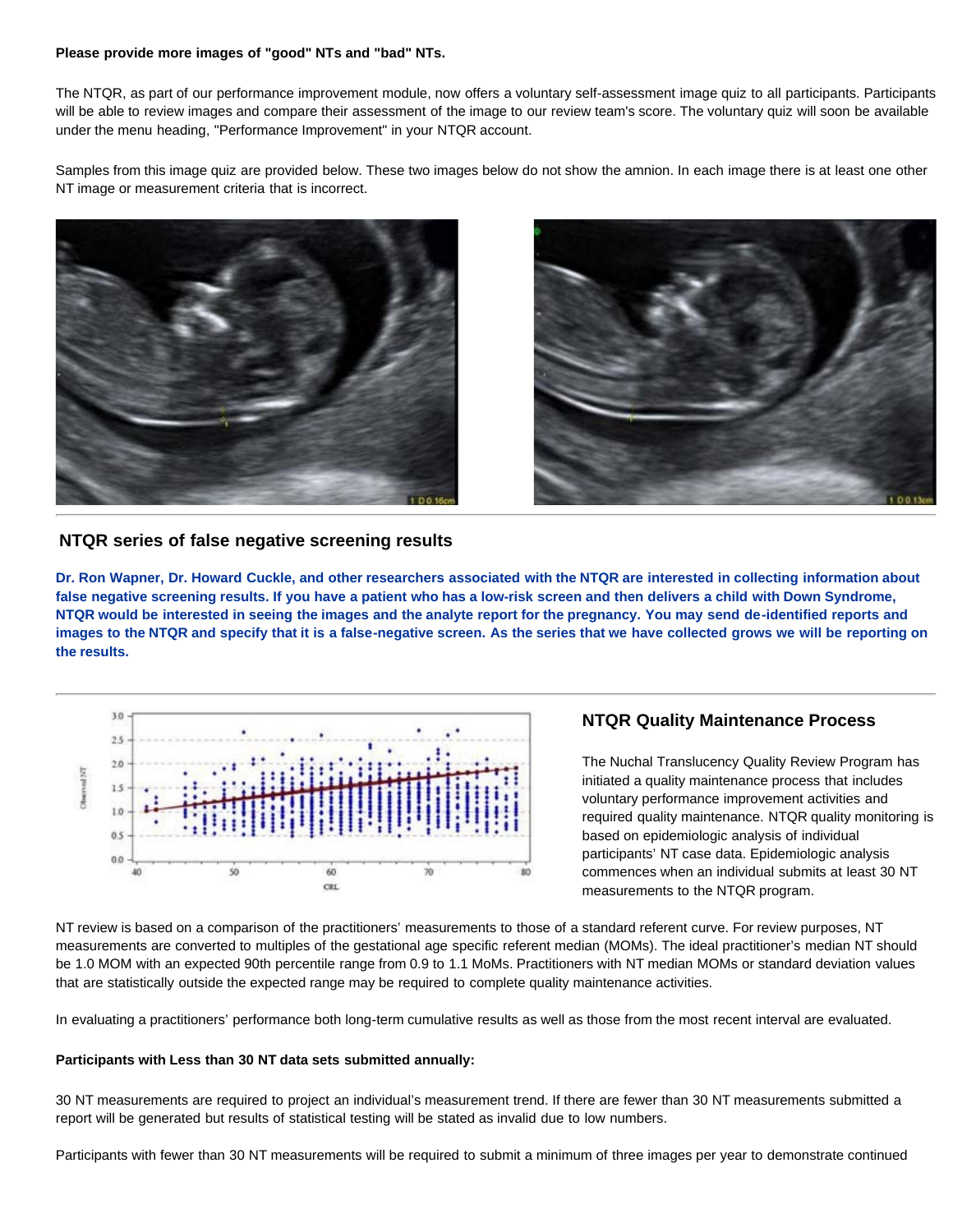competency to produce NT images meeting the standard criteria for measurement. There will be no additional cost to NTQR participants for digital submission of images. The images may be submitted through the "Image Refresher" link (soon to be released) that will be found under "Performance Improvement" upon login to the NTQR website.

If the submitted images do not pass the image review process, additional images will be required until the standard criteria for NT image acquisition and measurement have been fulfilled.

# **Report Generation and Distribution:**

If more than the requisite 30 NT measurements are submitted, a report will be generated, and the results of statistical testing will be stated.

The results of the epidemiologic monitoring will be reported directly to:

- 1. The individual participant,
- 2. The individual's supervising physician if indicated by a recorded NTQR number on the requisition slips and
- 3. The designated practice administrator upon request.

Participating laboratories have access to reports of participants who submit NT data to their laboratory.

The NTQR epidemiologic monitoring reports provide participants quarterly feedback on their NT measurements.

A number of participants who are the farthest outside the range will be required to undergo quality maintenance. Those selected will be notified and must complete the activities specified under *Required Quality Maintenance*.

The NTQR Quality Assessment (QA) committee will determine on a regular basis the participants who are required to complete quality maintenance. Selection is based on NT Median MOM and standard deviations.

All participants outside the range are encouraged to engage in *Preliminary Performance Improvement*.

# **Preliminary Performance Improvement:**

When a provider is first notified that analysis of their NT measurements is outside the expected range, they should seek out credentialed colleagues whose values fall within the expected range to observe NT image acquisition and measurement and offer constructive critiques to the participant.

It will be the responsibility of the NT credentialed medical director or their designee to monitor progress of these individuals.

NTQR recommends targeted performance improvement activities for individuals whose NT values are reported to be outside the expected range. All performance improvement activities are available at no cost to NTQR participants. The tasks chosen may include any combination of the following:

- 1. Review of the individual's NT measurements.
- 2. Review of the technical lectures within the NTQR online course. The lectures may be found under "Education" upon login to the NTQR website.
- 3. Review of specific suggestions related to measuring high or low that are provided.
- 4. Voluntary submission and review of NT images through the "Image Refresher" link (soon to be released) that will be found under "Performance Improvement" upon login to the NTQR website.
- 5. Monitoring NT measurement analysis by review of quarterly NTQR epidemiologic reports.
- 6. Completion of the image review self-test available on-line.

# **Required Quality Maintenance:**

If a provider is notified of required quality maintenance, the provider will be required to complete the following:

- 1. Update practice and supervision information.
- 2. Review specific suggestions related to measuring high or low that are provided.
- 3. Document completion of review of the technical image lecture.
- 4. Complete the image review self-test available on-line.
- 5. Submit for review five new images from five separate fetuses.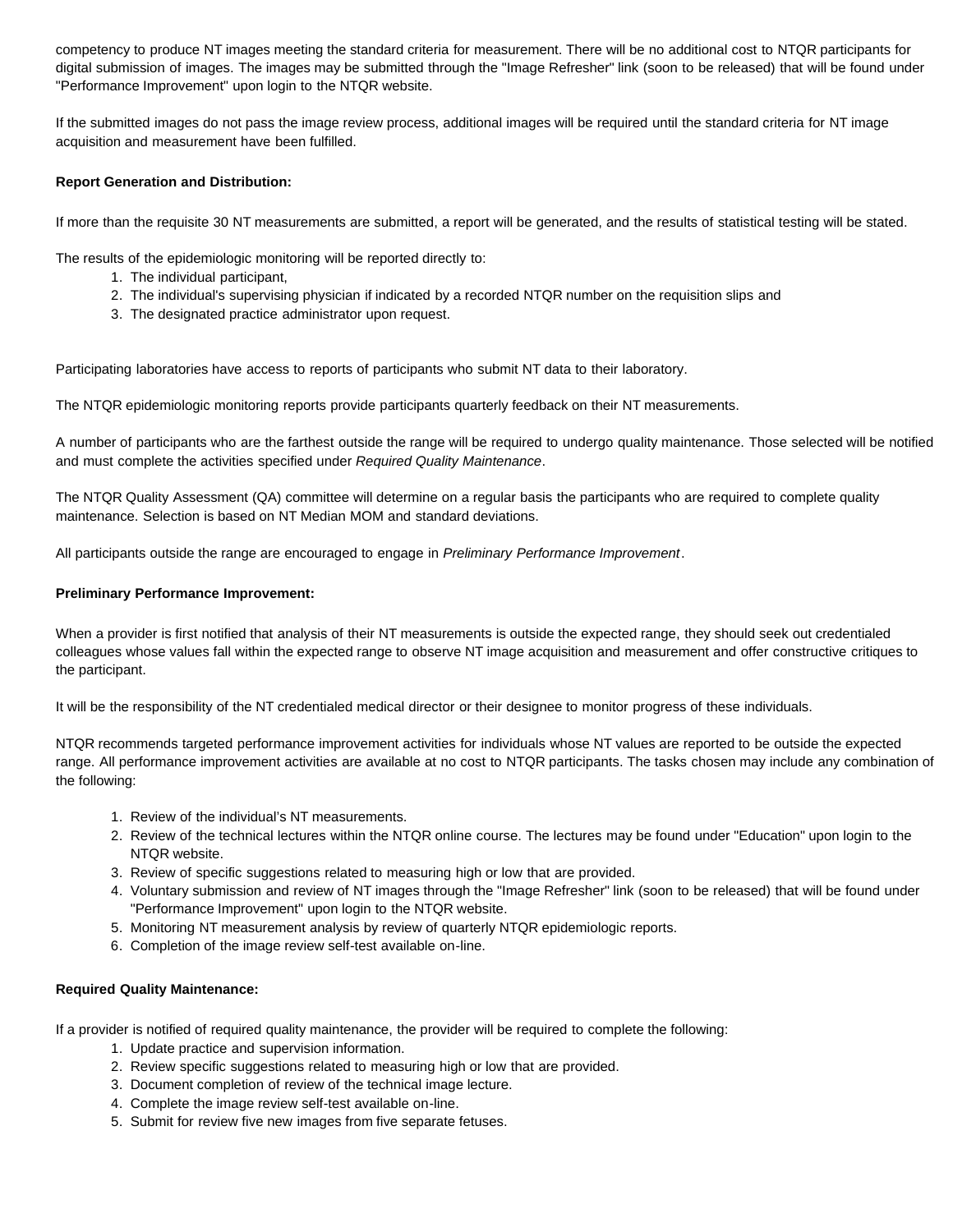If the submitted images do not pass the image review process, additional images will be required until the standard criteria for NT image acquisition and measurement have been fulfilled.

Sonographers will be required to document supervision by an NT credentialed physician. Statements signed by NT credentialed physician (s) verifying supervision of NT measurement scans performed by the sonographer are mandatory.

Required quality maintenance must be completed within 3 months of the date of notification. If remediation is not completed within 3 months, the relevant laboratories will be notified that the NTQR credential number is invalid until remediation is completed.

Required quality maintenance will not occur for a given provider more frequently than once per year.

## **Laboratory Notification of Required Quality Maintenance:**

Participating laboratories have ongoing access to quality monitoring reports of participants who submit data to their laboratory. A laboratory may request regular notification of participants selected for required quality maintenance. All laboratories receiving NT data from participants will be notified if quality maintenance activities required of individuals are unsuccessful. The credential status of such individuals will be reported to laboratories on a regular basis.

### **Appeal Process:**

A participant who is required to participate in quality maintenance activities may write a letter of appeal to NTQR. Appeals are reviewed by a designated committee and if sustained may substitute for required quality maintenance.

# **Join NTQR and Get Credentialed**

**The Nuchal Translucency Quality Review Program (NTQR) is a United States based effort seeking to establish a NT quality control system and help formalize set standards. NTQR offers a unique opportunity to learn about the proper techniques and theories involved in obtaining accurate and reproducible NT measurements from the 11-14 week ultrasound scan and first trimester risk assessment for Down Syndrome, while also offering a method to evaluate and track provider proficiency though ongoing NT quality monitoring reports.** 

# **Two ways to join NTQR and get credentialed!**

1. On Line

- 1. Go to **[http://www.ntqr.org](http://www.ntqr.org/)**
- 2. Register
- 3. On your computer, watch the same lectures given at NTQR's land-based courses. (This doesn't have to be done in one sitting)
- 4. Take the same on-line test as land-based course participants
- 5. Submit 5 NT images for quality review
- 6. Get credentialed
- 2. Plan to attend one of these upcoming NTQR land-based courses:
	- 1. Register and attend a 2010-2011 planned Land-Based Courses (see below)
	- 2. Take the on line exam
	- 3. Submit 5 NT images for quality review
	- 4. Get credentialed

**National Conference on OB-GYN Ultrasound** Chicago, Illinois November 5-7, 2010 **[Registration Information](https://iame.com/conferences/obgynu1110/)**

**Obstetric Ultrasound in the High Risk Patient** Las Vegas, Nevada

**19th Annual OB / GYN Ultrasound Update for Clinical Practice** Lago Mar Resort & Club Ft. Lauderdale, Florida December 2-5, 2010 **[Registration Information](http://www.meetingpro.info/PLAZA/default.aspx)**

**Society of Maternal Fetal Medicine 31st Annual Meeting The Pregnancy Meeting**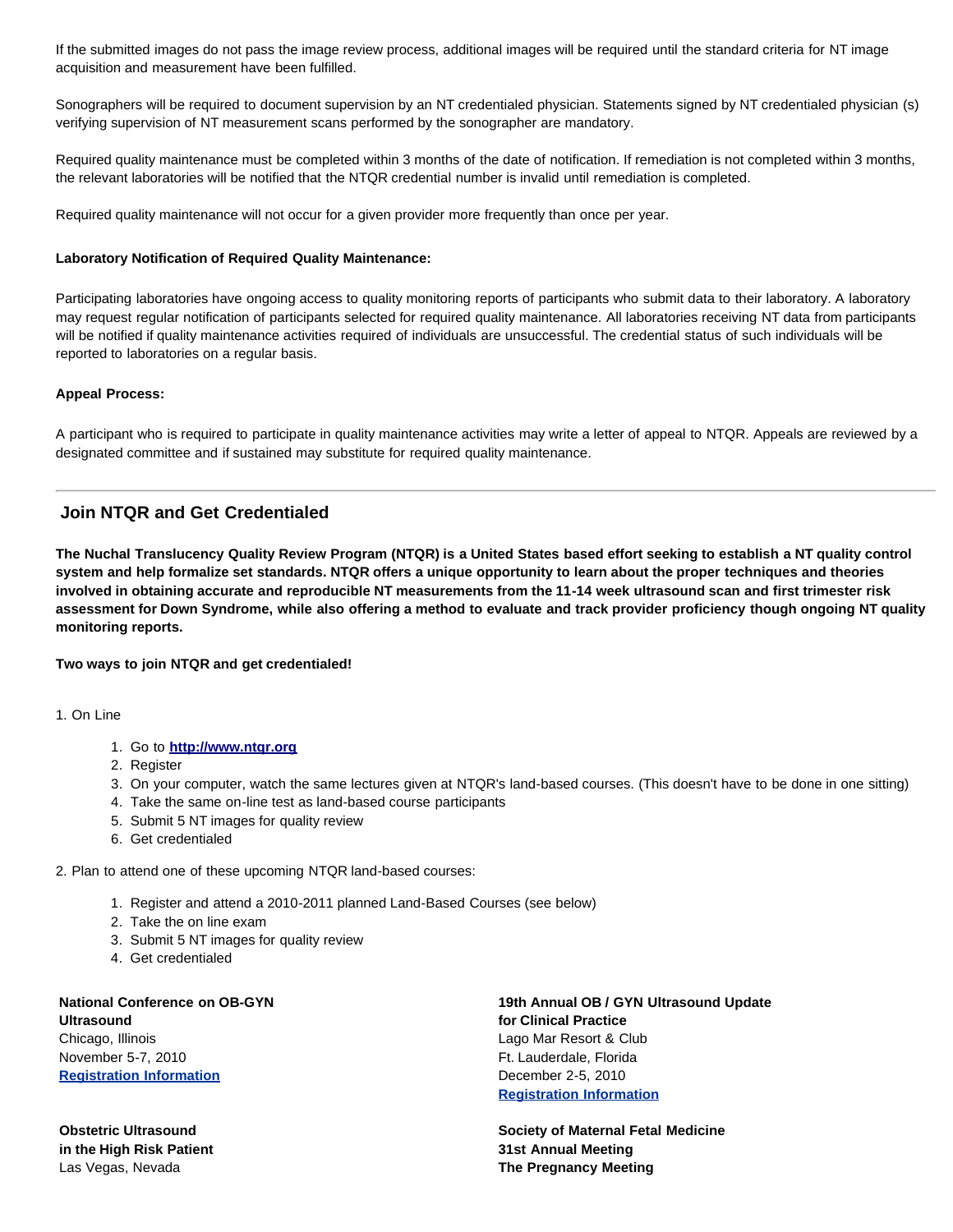# <span id="page-7-0"></span> **NTQR Program Fast Facts**

# Results of Epi Reports 4/11/2010



of Maternal-Fetal Medicine Foundation. Content may not be modified in any way without permission.

# **Program Statistics 3/31/2010**

- 5,492 providers of NT measurements have registered with the Nuchal Translucency Quality Review Program
- 3,928 providers have been credentialed through NTQR
- Over 28,000 NT images have been reviewed by NTQR's Expert Reviewers
- Over 800,000 data sets have been provided by participants or by our partner laboratories. These data sets were analyzed to produce individual epidemiologic reports. Over 3,100 personalized reports were sent to participants in April 2010.
- To see a list of our partner laboratories, go to **[http://www.ntqr.org](http://www.ntqr.org/)**